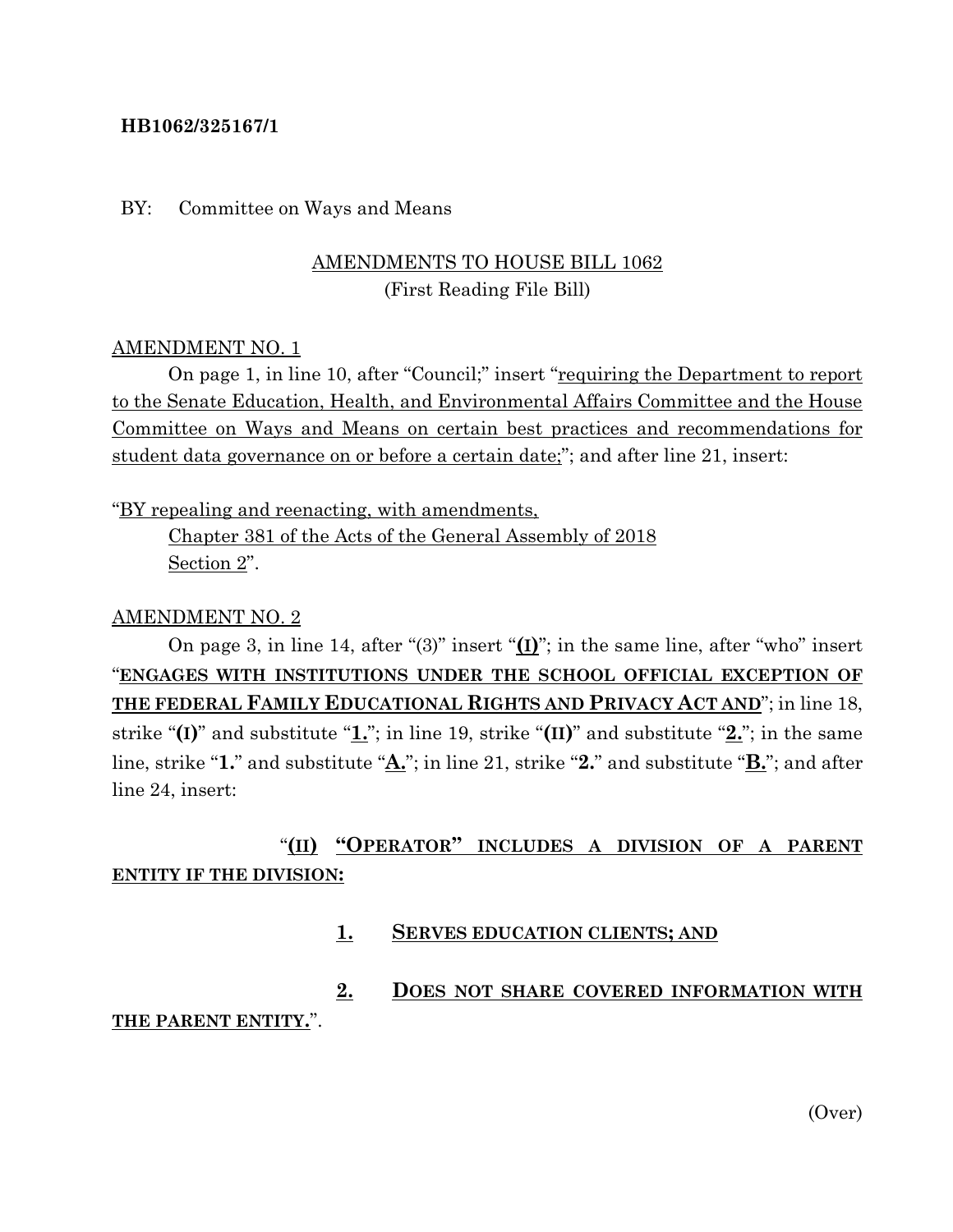### **HB1062/325167/1 Committee on Ways and Means Amendments to HB 1062 Page 2 of 3**

AMENDMENT NO. 3 On page 5, after line 23, insert:

## "**Chapter 381 of the Acts of 2018**

SECTION 2. AND BE IT FURTHER ENACTED, That, on or before July 1, 2019, **[**and**]** July 1, 2020, **AND JULY 1, 2022,** the State Department of Education shall report to the Senate Education, Health, and Environmental Affairs Committee and the House Committee on Ways and Means, in accordance with § 2–1246 of the State Government Article, on the status of the following:

(1) development and implementation of best practices in the areas of data governance, transparency, and professional development;

(2) levels of engagement by county boards;

(3) barriers to engagement, if any, including fiscal, statutory, or workplace obstacles; and

(4) any recommended statutory changes.".

On page 6, in line 4, strike "**TO PROVIDE TO**" and substitute "**FOR**"; and in line 5, after "**STATE**" insert "**, INCLUDING:**

# **1. THE ACTIONS THAT SHOULD OCCUR IF AN OPERATOR ENGAGES IN AN ACTIVITY PROHIBITED UNDER § 4–131 OF THE EDUCATION ARTICLE;**

**2. THE TYPE OF INVESTIGATION THAT SHOULD BE DONE IF AN OPERATOR IS SUSPECTED OF ENGAGING IN AN ACTIVITY PROHIBITED UNDER § 4–131 OF THE EDUCATION ARTICLE;**